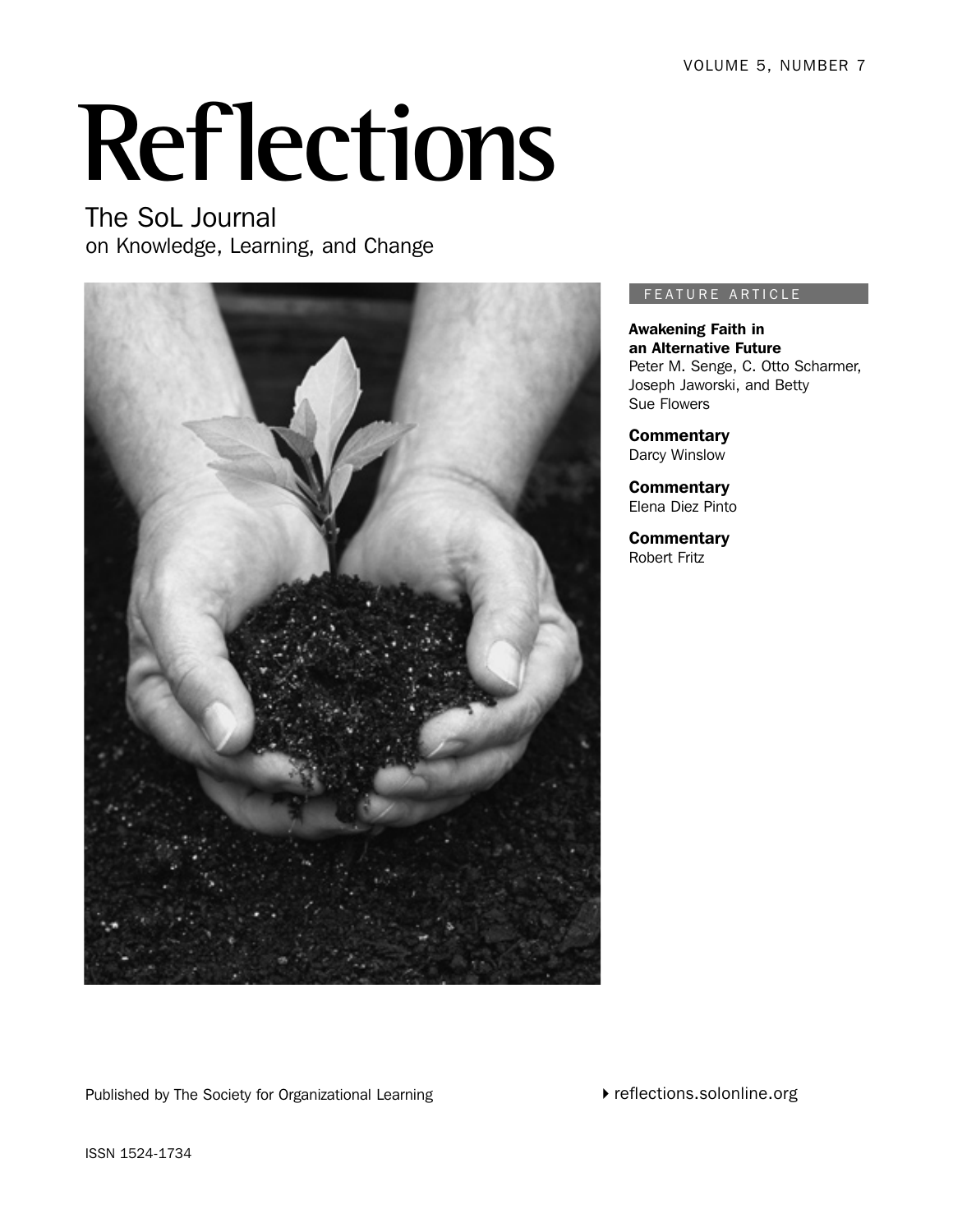# Awakening Faith in an Alternative Future A Consideration of *Presence: Human Purpose and the Field of the Future*

By Peter M. Senge, C. Otto Scharmer, Joseph Jaworski, and Betty Sue Flowers

> With so many social systems – families, companies, governments, communities and societies – in disarray, it often seems that the future does not look promising. The scenarios we imagine most easily reveal our worst fears rather than the legacy to which we aspire. What can we do? Based on extensive research, first-hand experience, and a multi-year dialogue, Peter Senge, Otto Scharmer, Joseph Jaworski, and Betty Sue Flowers – authors of the new book *Presence: Human Purpose and*

*the Field of the Future* – have concluded that in order to "create the world anew" we will be called to participate in changes that are both "deeply personal and inherently systemic." Given SoL's mission to support the interdependent development of individuals and their institutions, we are delighted to share highlights of the authors' exploration into the essence of generative learning. The article that follows is based on the introductory chapters of their book. $1$ *— Sherry Immediato, Publisher*









Peter M. Senge C. Otto Scharmer Joseph Jaworski Betty Sue Flowers

lthough the four of us came from quite different backgrounds, we did share one thing in common: we had all experienced extraordinary moments of collective presence or awakening, and seen the consequent shifts of large social systems. A

One of those moments occurred in South Africa in 1990. Peter was in the hill country north of Johannesburg, coleading a three-day leadership workshop that had been offered for 15 years, but never in South Africa. His colleagues included a black South African and a white South African who were being trained to lead the program on their own in the future. There were 30 people attending; half were white business executives and half, black community organizers. Many took personal risks to participate in the program.

On the last day of the program, the group heard that President F. W. de Klerk was going to give a speech, so they took a break and gathered in front of a television set to watch. This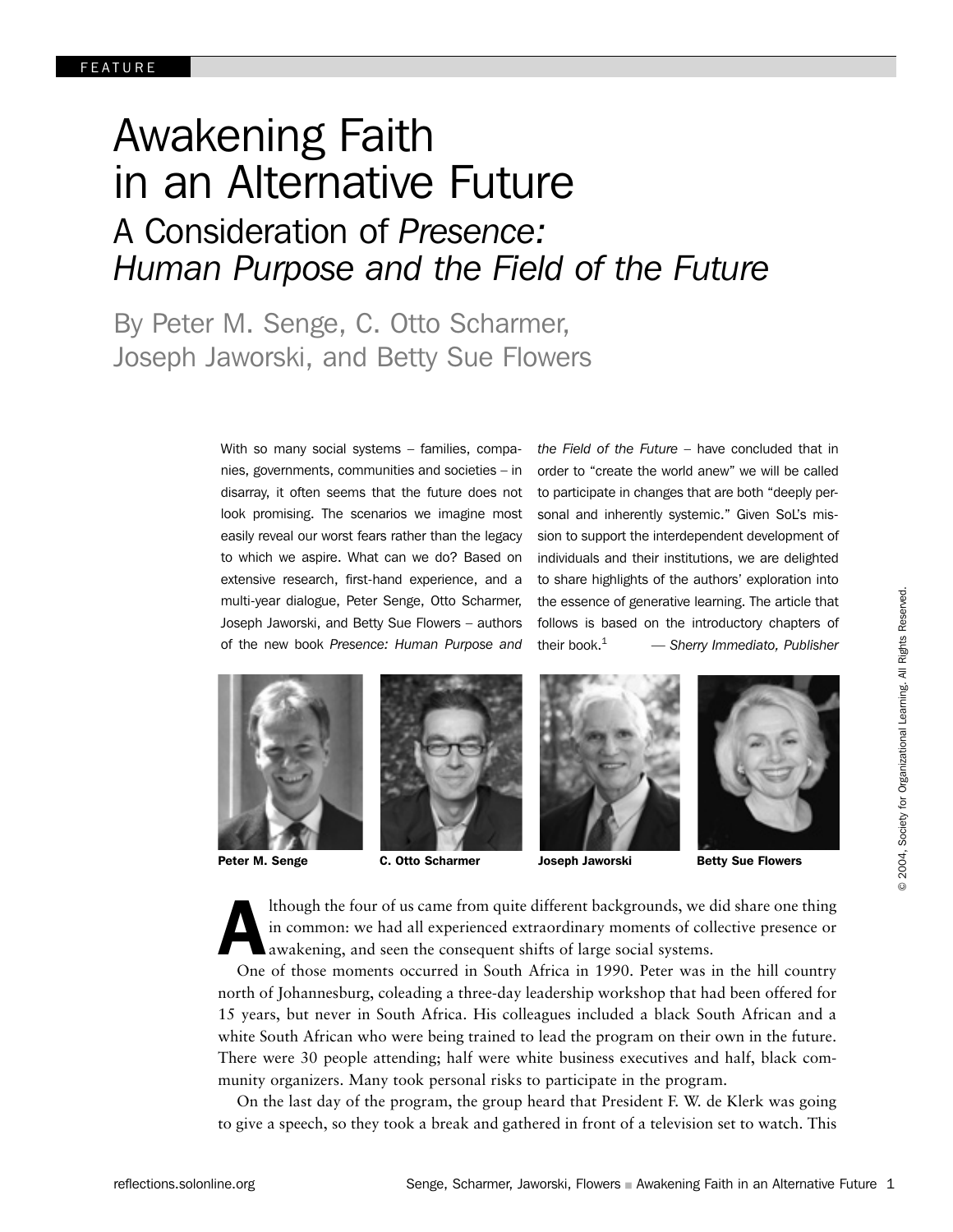turned out to be the famous speech that set into motion the ending of apartheid. In the middle, de Klerk began to list all the previously banned black organizations that were now being "unbanned." Anne Loetsebe, one of the community leaders, was listening with rapt attention. Her face lit up as de Klerk read the name of each organization: the African National Congress (ANC), the Pan Africanist Conference, and so on. Afterwards, she said that as each organization was mentioned, she saw in her mind's eye the faces of different relatives who would now be coming home.

After the speech the group reconvened and completed the program as usual. Later that afternoon, they watched, as was the custom in the program, a video of Martin Luther King, Jr.'s "I have a dream" speech. This had been banned in South Africa and many of the participants had never seen it before. Finally, the program closed with a "check-out" that gave each person a chance to say whatever he or she wanted. The first four people made lovely comments about how meaningful it had been for them to be there and what they had learned about themselves and about leadership. The fifth person to speak was a tall Afrikaans business executive. This man, like many of his business colleagues, had been reserved and shown little emotion during the program. He now stood and turned to look directly at Anne. "I want you to know that I was raised to think that you were an animal," he said. And then he began to cry. Anne just held him in her gaze and nodded.

"As I watched this," says Peter, "I 'saw' a huge knot become untied. I don't know how to describe it except to say it was as if a rope simply became untied and broke apart. I knew intuitively that what had been holding him and so many others prisoners of the past was breaking. They were becoming free. Even though Nelson Mandela was still in the Robben Island prison and free elections were still four years in the future, I never had any doubt from that moment that significant and lasting change would occur in South Africa."

The four of us shared a common desire to understand better how such moments and the underlying forces for change they signal come about. We felt that what we had written in the past, at best, described the words but left the music largely in the background. Contemporary theories of change seemed, paradoxically, neither narrow enough nor broad enough. The changes in which we will be called upon to participate in the future will be both deeply personal and inherently systemic. The deeper dimensions of transformational change represent a largely unexplored territory both in current management research and in our understanding of leadership in general. As Otto puts it, "This blind spot concerns not the what and how – not what leaders do and how they do it – but the who: who we are and the inner place or source from which we operate, both individually and collectively."

# Of Parts and Wholes

*Presence* offers a theory of profound change that is both radical and simple, based first on understanding the nature of wholes, and how parts and wholes are interrelated. Our normal way of thinking cheats us. It leads us to think of wholes as made up of many parts, the way a car is made up of wheels, a chassis, and a drive train. In this way of thinking, the whole is assembled from the parts and depends upon them to work effectively. If a part is broken, it must be repaired or replaced. This is a very logical way of thinking about machines. But living systems are different.

Unlike machines, living systems, such as your body or a tree, create themselves. They are not mere assemblages of their parts but are continually growing and changing along with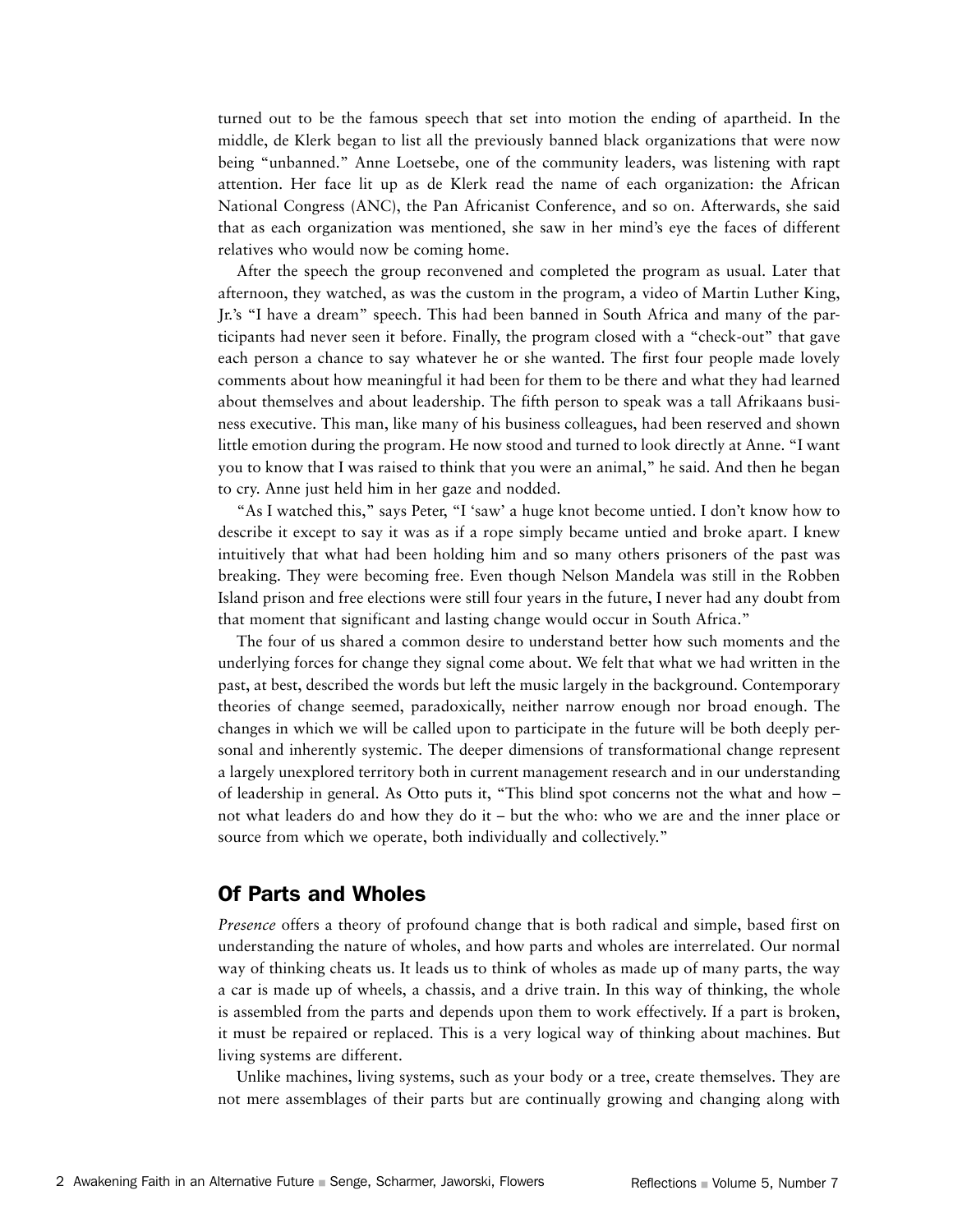their elements. Almost 200 years ago, Goethe, the German writer and scientist, argued that this meant we had to think very differently about wholes and parts.

For Goethe, the whole was something dynamic and living that continually comes into being "in concrete manifestations."<sup>2</sup> A part, in turn, was a manifestation of the whole, rather than just a component of it. Neither exists without the other. The whole exists through continually manifesting in the parts, and the parts exist as embodiments of the whole. The inventor Buckminster Fuller was fond of holding up his hand and asking people, "What is this?" Invariably, they would respond, "It's a hand." He would then point out that the cells that made up that hand were continually dying and regenerating themselves. What seems tangible is continually changing: in fact, a hand is completely re-created within a year or so. So when we see a hand – or an entire body or any living system  $-$  as a static "thing," we are mistaken. "What you see is not a hand," Fuller would say. "It's a 'pattern integrity,' the universe's capability to create hands."3

For Fuller, this "pattern integrity" was the whole of which each particular hand is a "concrete manifestation." Biologist Rupert Sheldrake calls the underlying



organizing pattern the formative field of the organism. "In self-organizing systems at all levels of complexity," says Sheldrake, "there is a wholeness that depends on a characteristic organizing field of that system, its morphic field."<sup>4</sup> Moreover, Sheldrake says, the generative field of a living system extends into its environment and connects the two. For example, every cell contains identical DNA information for the larger organism, yet cells also differentiate as they mature – into eye, heart, or kidney cells, for example. This happens because cells develop a kind of social identity according to their immediate context and what is needed for the health of the larger organism. When a cell's morphic field deteriorates, its awareness of the larger whole deteriorates. A cell that loses its social identity reverts to blind, undifferentiated cell division, which can ultimately threaten the life of the larger organism. It is what we know as cancer.

To appreciate the relationship between parts and wholes in living systems, we do not need to study nature at the microscopic level. If you gaze up at the nighttime sky, you see all of the sky visible from where you stand. Yet the pupil of your eye, fully open, is less than a centimeter across. Somehow, light from the whole of the sky must be present in the small space of your eye. And if your pupil were only half as large, or only one quarter as large, this would still be so. Light from the entirety of the nighttime sky is present in every space – no matter how small. This is exactly the same phenomenon evident in a hologram. The threedimensional image created by interacting laser beams can be cut in half indefinitely, and each piece, no matter how small, will still contain the entire image. This reveals what is perhaps the most mysterious aspect of parts and wholes: as physicist Henri Bortoft says, "Everything is in everything."<sup>5</sup>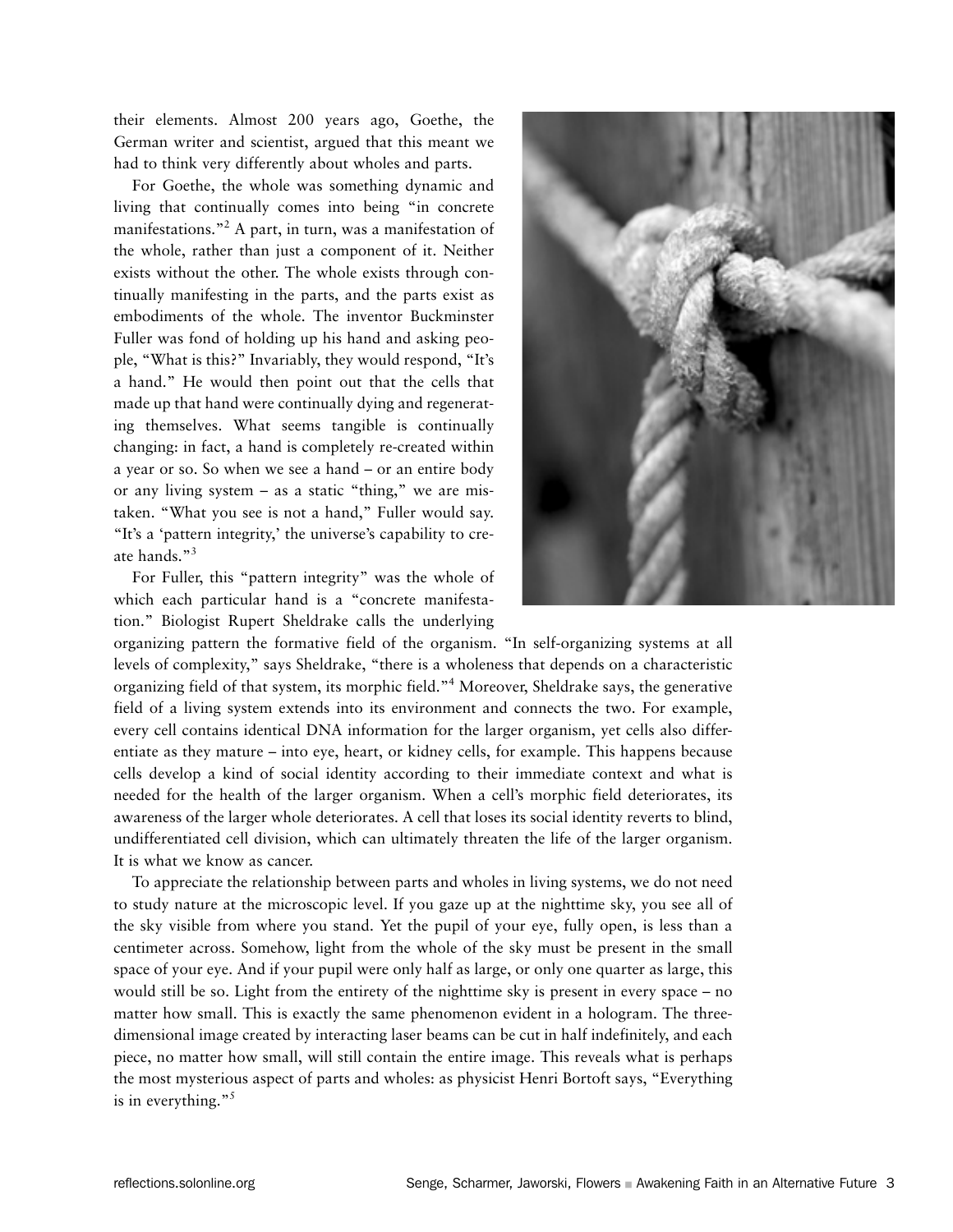When we eventually grasp the wholeness of nature, it can be shocking. In nature, as Bortoft puts it, "The part is a place for the presencing of the whole."<sup>6</sup> This is the awareness that is stolen from us when we accept the "machine" worldview of wholes assembled from replaceable parts.

# The Emergence of Living Institutions

Nowhere is it more important to understand the relation between parts and wholes than in the evolution of global institutions and the larger systems they collectively create. Arie de Geus, author of *The Living Company<sup>7</sup>* and a pioneer of the organizational learning move-

It's common to say that trees come from seeds. But how could a tiny seed create a huge tree? Seeds do not contain the resources needed to grow a tree. These must come from the medium or environment within which the tree grows. But the seed does provide something that is crucial: a place where the whole of the tree starts to form. As resources such as water and nutrients are drawn in, the seed organizes the process that generates growth. In a sense, the seed is a gateway through which the future possibility of the living tree emerges.

ment, says that the twentieth century witnessed the emergence of a new species on earth – that of large institutions, notably, global corporations. This is a historic development. Prior to the last hundred years, there were few examples of globe-spanning institutions. But today, global institutions are proliferating seemingly without bound, along with the global infrastructures they create for finance, distribution and supply, and communication.

This new species' expansion is affecting life for almost all other species on the planet. Historically, no individual, tribe, or even nation could alter the global climate, destroy thousands of species, or shift the chemical balance of the atmosphere. Yet that is exactly what is happening today, as our individual actions are mediated and magnified through the growing network of global institutions. That network determines what technologies are developed and how they are applied. It shapes political agendas as national governments respond to the priorities of global business, international trade, and

economic development. It is reshaping social realities as it divides the world between those who benefit from the new global economy and those who do not. And it is propagating a global culture of instant communication, individualism, and material acquisition that threatens traditional family, religious, and social structures. In short, the emergence of global institutions represents a dramatic shift in the conditions for life on the planet.

It may seem odd to think about titanic forces such as globalization and the information revolution as arising from the actions of a new species. But it is also empowering. Rather than attributing the changes sweeping the world to a handful of all-powerful individuals or faceless "systems," we can view them as the consequences of a life form that, like any life form, has the potential to grow, learn, and evolve. But until that potential is activated, industrialage institutions will continue to expand blindly, unaware of their part in a larger whole or of the consequences of their growth, like cells that have lost their social identity and reverted to undifferentiated growth for its own sake.

The species of global institutions reshaping the world includes non-business organizations as well. Today, for example, it's possible to enter an urban school in China or India or Brazil and immediately recognize a way of organizing education that has become completely taken for granted in the West. Students sit passively in separate classrooms. Everything is coordinated by a predetermined plan, with bells and whistles marking time, and tests and grades to keep things moving like one giant assembly line. Indeed, it was the assembly line that inspired the industrial-age school design, with the aim of producing a uniform, standardized product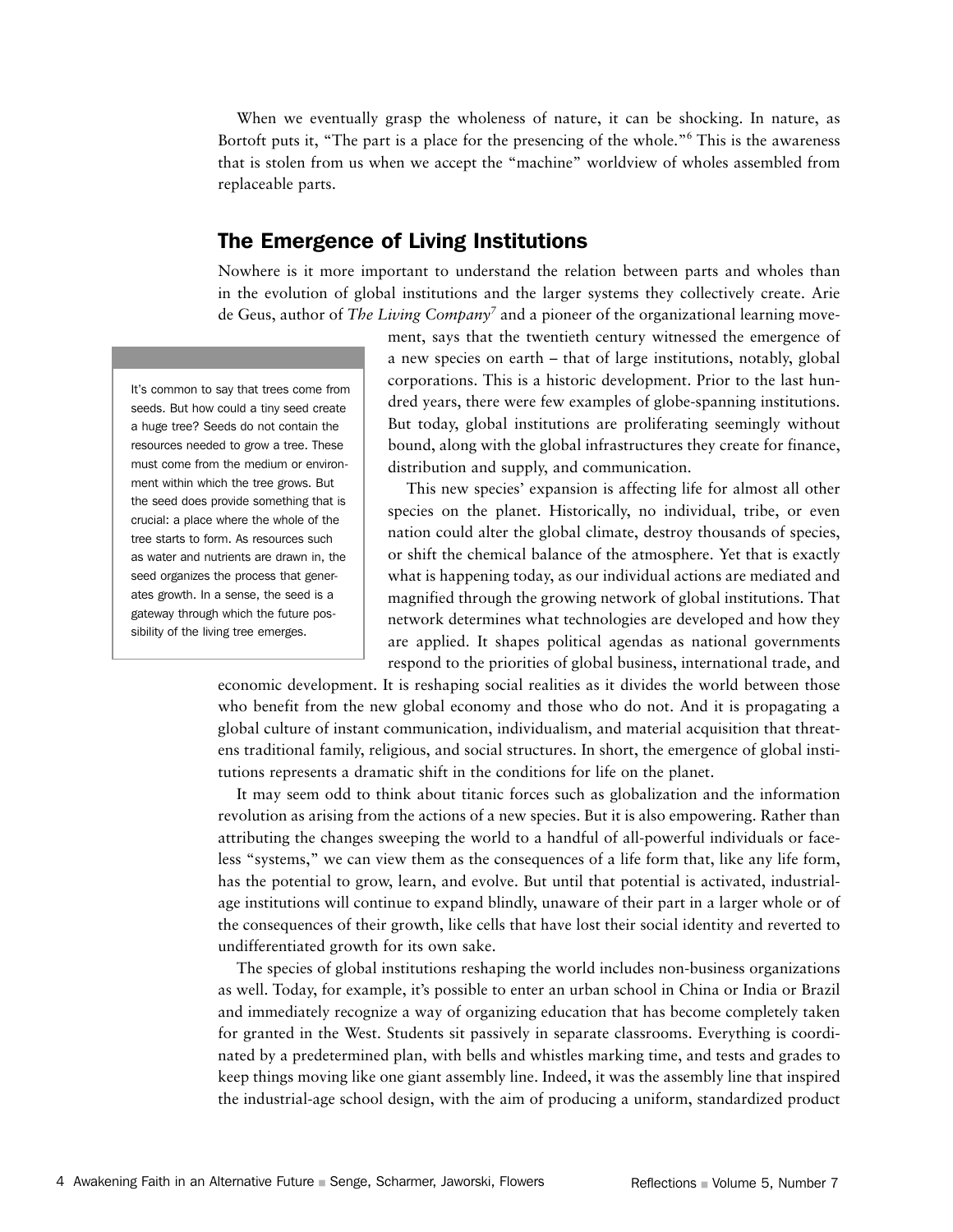as efficiently as possible. Though the need to encourage thoughtful, knowledgeable, compassionate global citizens in the twenty-first century differs profoundly from the need to train factory workers in the nineteenth century, the industrial-age school continues to expand, largely unaffected by the new realities within which children are growing up in the present day.

As Buckminster Fuller pointed out, a living system continually re-creates itself. But how this occurs in social systems such as global institutions depends on both our individual and collective level of awareness. For example, each individual school is both a whole unto itself and a part, a place for the "presencing" of the larger educational system. So, too, is each individual member of the school: teachers, administrators, students, and parents. Each of us carries the memory and expectations of our own experience as schoolchildren. The same holds true for the way business organizations, and their members, are places for the presencing of the prevailing systems of management. As long as our thinking is governed by habit – notably by industrial, "machine age" concepts such as control, predictability, standardization, and "faster is better" – we will continue to re-create institutions as they have been, despite their increasing disharmony with the larger world.

In short, the basic problem with the new species of global institutions is that they have not yet become aware of themselves as living. Once they do, they can then become a place for presencing the whole as it might be, not just as it has been.

# New Ways of Thinking About Learning

When any of us acts in a state of fear or anxiety, our actions are likely to revert to what is most habitual: our most instinctual behaviors dominate, ultimately reducing us to the

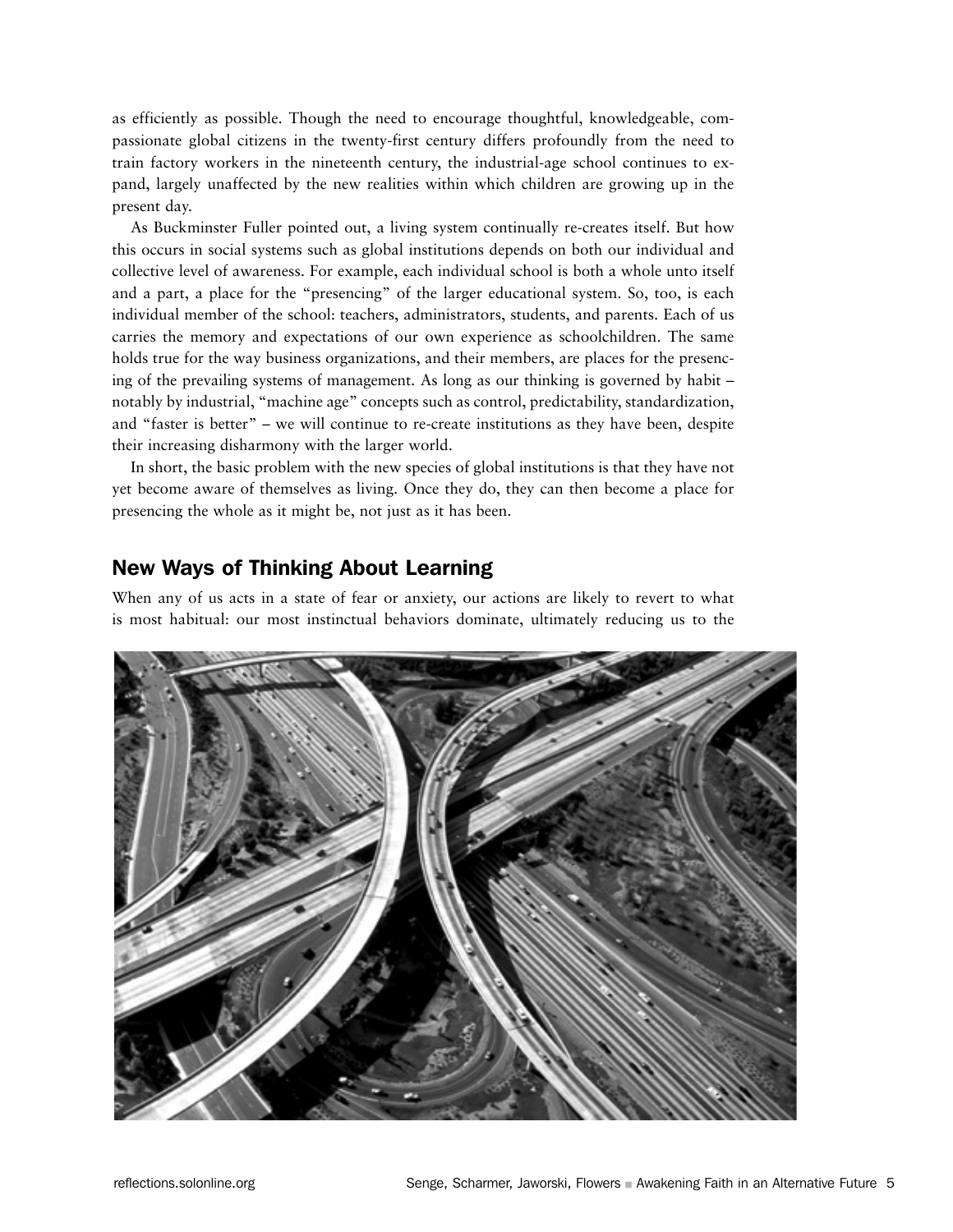

Figure 2: Deeper Learning Thinking Doing Doing Increase who are the whole Action that increases the whole Action that is a contract of the whole that is a contract of the whole that is a contract of the Way of the Way of the Way of the Way of the Way of the Way of the Deeper levels of learning create increasing awareness of the larger whole – both as it is and as it is evolving – that leads to actions that increasingly serve the emerging whole.

"fight-or-flight" programming of the reptilian brain stem. Collective actions are no different. Even as conditions in the world change dramatically, most businesses, governments, schools, and other large organizations continue to take the same kinds of institutional actions that they always have.

This does not mean that no learning occurs. But it is a limited type of learning: learning how best to react to circumstances we see ourselves as having had no hand in creating. Reactive learning is governed by "downloading" habitual ways of thinking, of continuing to see the world within the familiar categories we're comfortable with. We discount interpretations and options for action that are different from those we know and trust. We act to defend our interests. In reactive learning, our actions are actually reenacted habits, and we invariably end up reinforcing pre-established mental models. Regardless of the outcome, we end up being "right." At best, we get better at what we have always done. We remain secure in the cocoon of our own worldview, isolated from the larger world. (See Figure 1: Reactive Learning.)

But different types of learning are possible. More than seven years ago, Joseph and Otto began interviewing leading scientists, and business and social entrepreneurs. The interviews – which now total more than 150 – often began by asking each person, "What question lies at the heart of your work?" Together, the two groups illuminated a type of learning that

could lead to the creation of a world not governed primarily by habit.

All learning integrates thinking and doing. All learning is about how we interact in the world and the types of capacities that develop from our interactions. What differs is the depth of the awareness and the consequent source of action. If awareness never reaches beyond superficial events and current circumstances, actions will be reactions. If, on the other hand, we penetrate more deeply to see the larger wholes that generate "what is" and our own connection to this wholeness, the source and effectiveness of our actions can change dramatically. (See Figure 2: Deeper Learning.)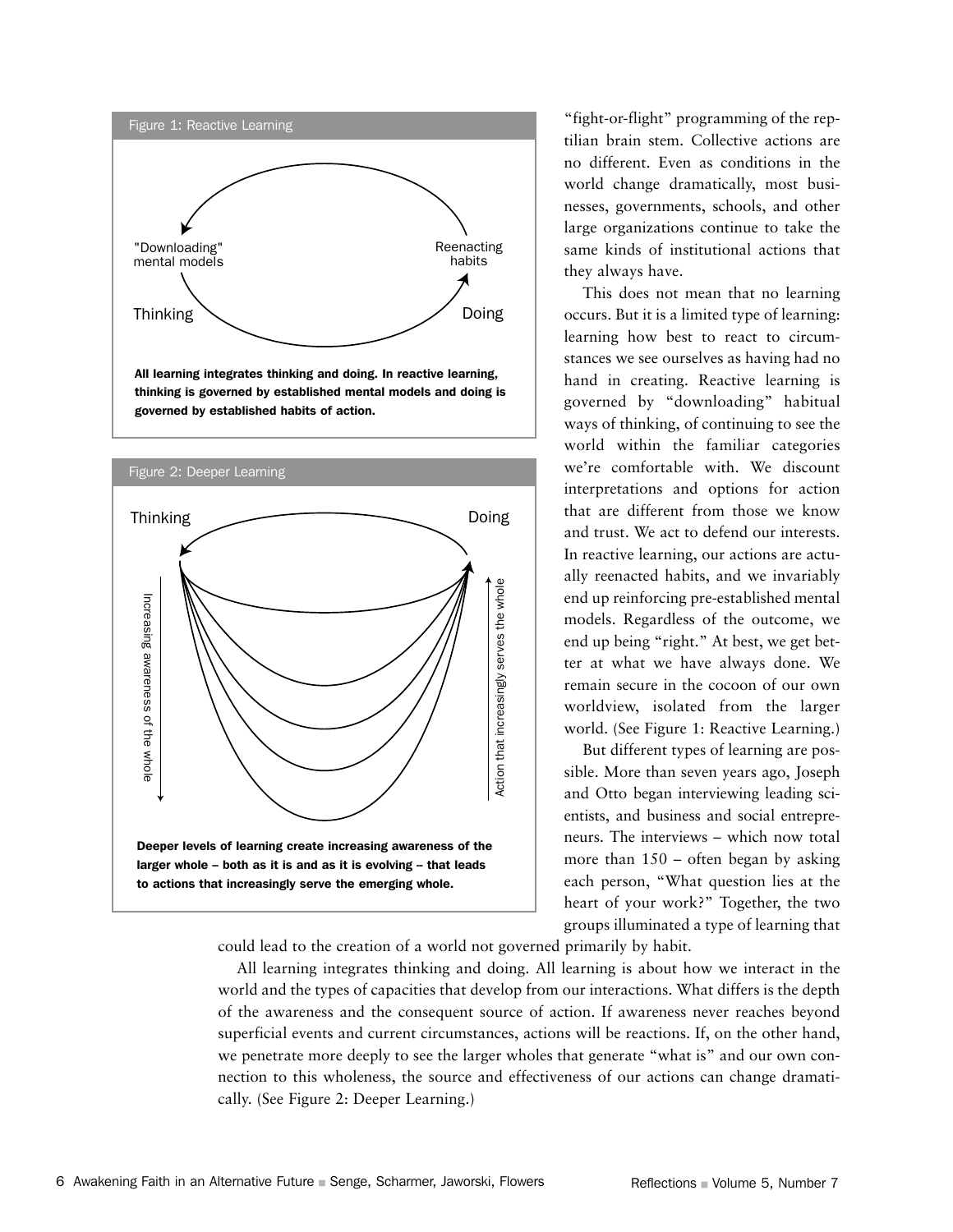In talking with pioneering scientists, we found extraordinary insights into our latent capacity for deeper seeing and the effects such awareness can have on our understanding, our sense of self, and our sense of belonging in the world. In talking with entrepreneurs, we found extraordinary clarity regarding what it means to act in the service of what is emerging so that new intuitions and insights create new realities. But we also found that for the most part, neither of these groups talks with the other. We came to realize that both groups are really talking about the same process – the process whereby we learn to "presence" an emerging whole, to become what George Bernard Shaw called "a force of nature."

# The Field of the Future

The key to the deeper levels of learning is the recognition that the larger living wholes of which we are an active part are not inherently static. Like all living systems, they both conserve features essential to their existence and seek to evolve. When we become more aware of the dynamic whole, we also become more aware of what is emerging and our part in it.

Jonas Salk, the inventor of the polio vaccine, spoke of tapping into the continually unfolding "dynamism" of the universe, and experiencing its evolution as "an active process that . . . I can guide by the choices I make."<sup>8</sup> He felt that this ability had enabled him to reject common wisdom and develop a vaccine that eventually saved millions of lives. Many of the entrepreneurs we interviewed had successfully created multiple businesses and organizations. Consistently, each felt that the entrepreneurial ability was an expression of the capacity to sense an emerging reality and to act in harmony with it. As one of our interviewees, W. Brian Arthur, a noted economist of the Santa Fe Institute, told us, "Every profound innovation is based on an inward-bound journey, on going to a deeper place where knowing comes to the surface."

This "inward-bound journey" lies at the heart of all creativity, whether in the arts, in business, or in science. Many scientists and inventors, like artists and entrepreneurs, live in a paradoxical state of great confidence and profound humility – knowing that their choices and actions really matter and feeling guided by forces beyond their making. Their work is to "release the hand from the marble that holds it prisoner," as Michelangelo put it. While they know that their actions are vital to this accomplishment, they also know that the hand "wants to be released."

Can living institutions learn to tap into a larger field to guide them toward what is healthy for the whole? What understanding and capacities will this require of us individually and collectively?

# Presence

We've come to believe that the core capacity needed to access the field of the future is presence. We first thought of presence as being fully conscious and aware in the present moment. Then we began to appreciate presence as deep listening, of being open beyond one's preconceptions and historical ways of making sense. We came to see the importance of letting go of old identities and the need to control and, as Salk said, making choices to serve the evolution of life. Ultimately, we came to see all these aspects of presence as leading to a state of "letting come," of consciously participating in a larger field for change. When this happens, the field shifts, and the forces shaping a situation can shift from re-creating the past to manifesting or realizing an emerging future.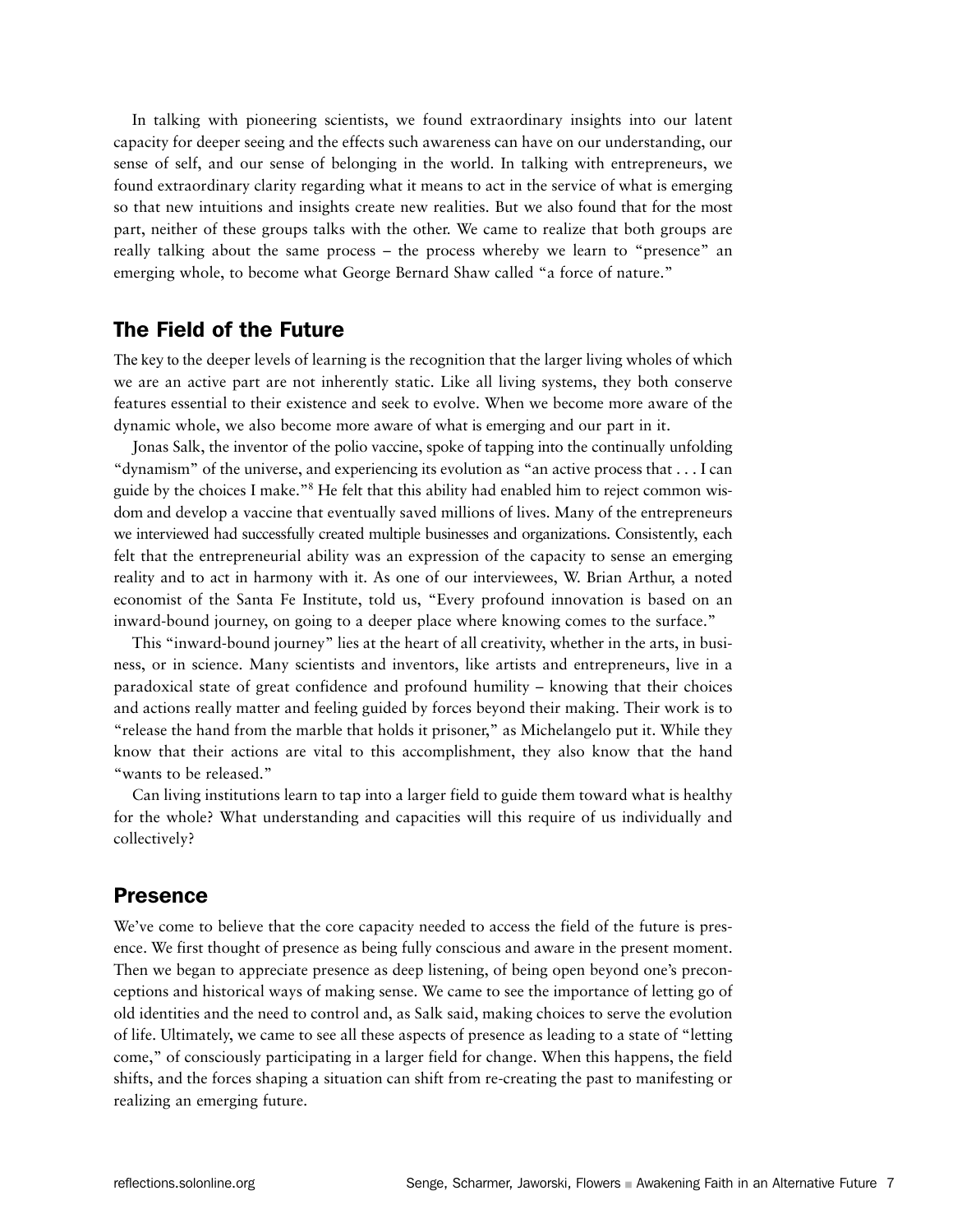

Through our interviews, we've discovered similarities to shifts in awareness that have been recognized in spiritual traditions around the world for thousands of years. For example, in esoteric Christian traditions such shifts are associated with "grace" or "revelation" or "the Holy Spirit." Taoist theory speaks of the transformation of vital energy (*qing*, pronounced "ching") into subtle life force (*qi*, pronounced "chi"), and into spiritual energy (*shin)*. This process involves an essential quieting of the mind that Buddhists call "cessation," wherein the normal flow of thoughts ceases and the normal boundaries between self and world dissolve. In Hindu traditions, this shift is called wholeness or oneness. In the mystic traditions of Islam, such as Sufism, it is known simply as "opening the heart." Each tradition describes this shift a little differently, but all recognize it as being central to personal cultivation or maturation.

Despite its importance, as far as we know there is relatively little written in spiritual or religious traditions about this shift as a collective phenomenon or about collectively cultivating the capacity for this shift. Yet many of our interviewees had experienced dramatic changes in working groups and, in some cases, in larger organizations. Some of the theorists had even developed ways of thinking about this that transcended the dichotomy between individual and collective.

In the end, we concluded that understanding presence and the possibilities of larger fields for change can come only from many perspectives – from the emerging science of living systems, from the creative arts, from profound organizational change experiences – and from direct contact with the generative capacities of nature. Virtually all indigenous or native cultures have regarded nature or the universe or Mother Earth as the ultimate teacher. At few points in history has the need to rediscover this teacher been greater.

# It All Starts with Seeing

In a SoL leadership workshop several years ago, Fred, a Jamaican man from the World Bank, told a remarkable story. A few years earlier he had been diagnosed with a terminal disease. After consulting a number of doctors, all of whom confirmed the diagnosis, he went through what anyone would in that situation: for weeks he denied what was happening. But gradually, he came to grips with the fact that he was only going to live a few more months.

"Something amazing happened then," he said. "I simply stopped doing everything that wasn't essential. I didn't do anything that didn't matter. I started working on projects, with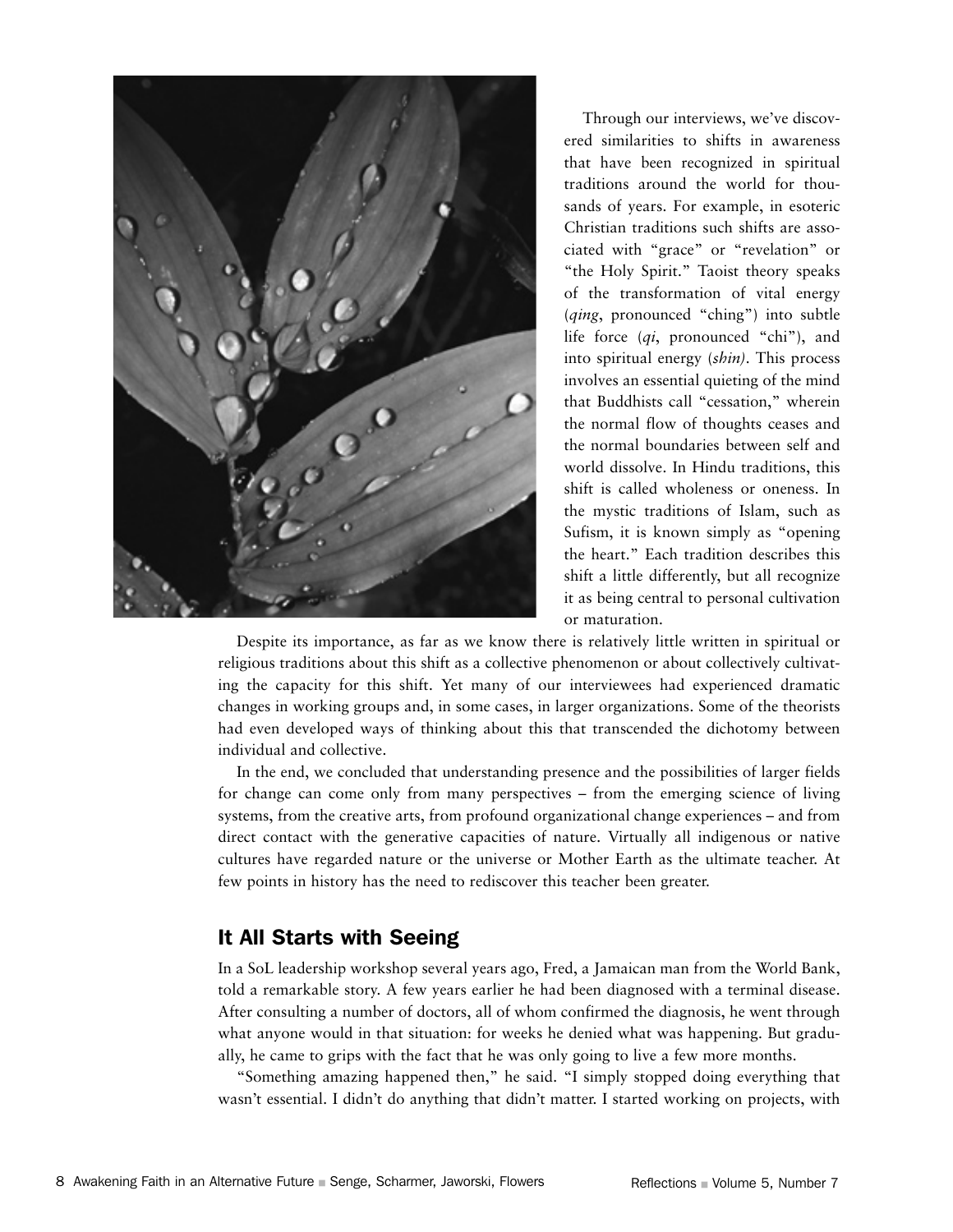groups of kids, that I'd always wanted to do. I stopped arguing with my mother. When someone cut me off in traffic, I no longer got upset. I just didn't have time to waste on anything like that."

Near the end of this period, he began a wonderful relationship with a woman who thought that he should get more opinions about his condition. He consulted some doctors in the United States and soon got a phone call telling him, "We have a different diagnosis." The doctor told him he had a rare form of a very curable disease.

"When I heard that," Fred told us, "I cried like a baby, because I was so afraid my life would be back to the way it used to be."

We've learned from years of scenario-planning exercises that imagining alternative futures, even negative futures, *can* actually open people up. Used artfully, scenarios can alter people's awareness of their present reality and catalyze profound change. In the mid-1980s, five years before Nelson Mandela was released from jail, citizens in public forums throughout South Africa confronted "the low road" and "the high road" – two scenarios about the consequences of, respectively, maintaining or stopping the country's apartheid policies. The key to making potentially fearful futures generative is to see that we have choices, and that our choices matter.

Early on in our work with *Presence* we received a remarkable article from Surdna Foundation president, and good friend, Ed Skloot. The piece, "Global Requiem" by religion scholar Jack Miles, was a speculation about potential cultural impacts if society started to realize that humankind might not overcome the global problems it faces, that we may not develop a sustainable society, and that, in fact, the human race might perish (see sidebar, "Global Requiem: The Apocalyptic Moment in Religion, Science, and Art"). Predictions of environmental or social collapse almost inevitably evoke denial, fear, and even paralysis. Given that their authors' intent is usually to mobilize action, they can actually be counterproductive. But what if, instead, facing a global requiem scenario led us to "wake up," as happened for Fred when he faced his mortality? What would happen if such an awakening occurred and, instead of inducing denial, led us to realize that our future as a species cannot be taken for granted, that there is a real urgency to our present situation, and that the time to start living together differently is now?

We believe such an awakening may be occurring around the world. This is based on the interviews we've been doing for more than seven years; on direct experiences we've had with profound change; and on coming to understand better how change occurs in living systems.

One of the most important books in the Mahayana Buddhist tradition is *The Awakening of Faith*. 9 Written in (or about) 500 AD, it provided a crucial bridge in bringing Buddhist philosophy and practice from India to China and hence, throughout the Asian cultures. The faith of which the book speaks is a deep conviction that enlightenment is possible, that we each carry within ourselves immense possibilities for connecting to the universe and participating in its generative process. In more religious terms, you could say the book's aim is to show that the infinite or absolute and the phenomenal, God and human, are inseparable, and that we have the potential to co-create our realities. But to do so we must first transcend the myth of separation that modern culture has taught us – separation from one another, from our highest selves, and from the generative processes of nature. Awakening our faith that the future can be different from the past will take nothing less than rediscovering our place, and that of our modern societies and institutions, in life's continual unfolding.

*The key to making potentially fearful futures generative is to see that we have choices, and that our choices matter.*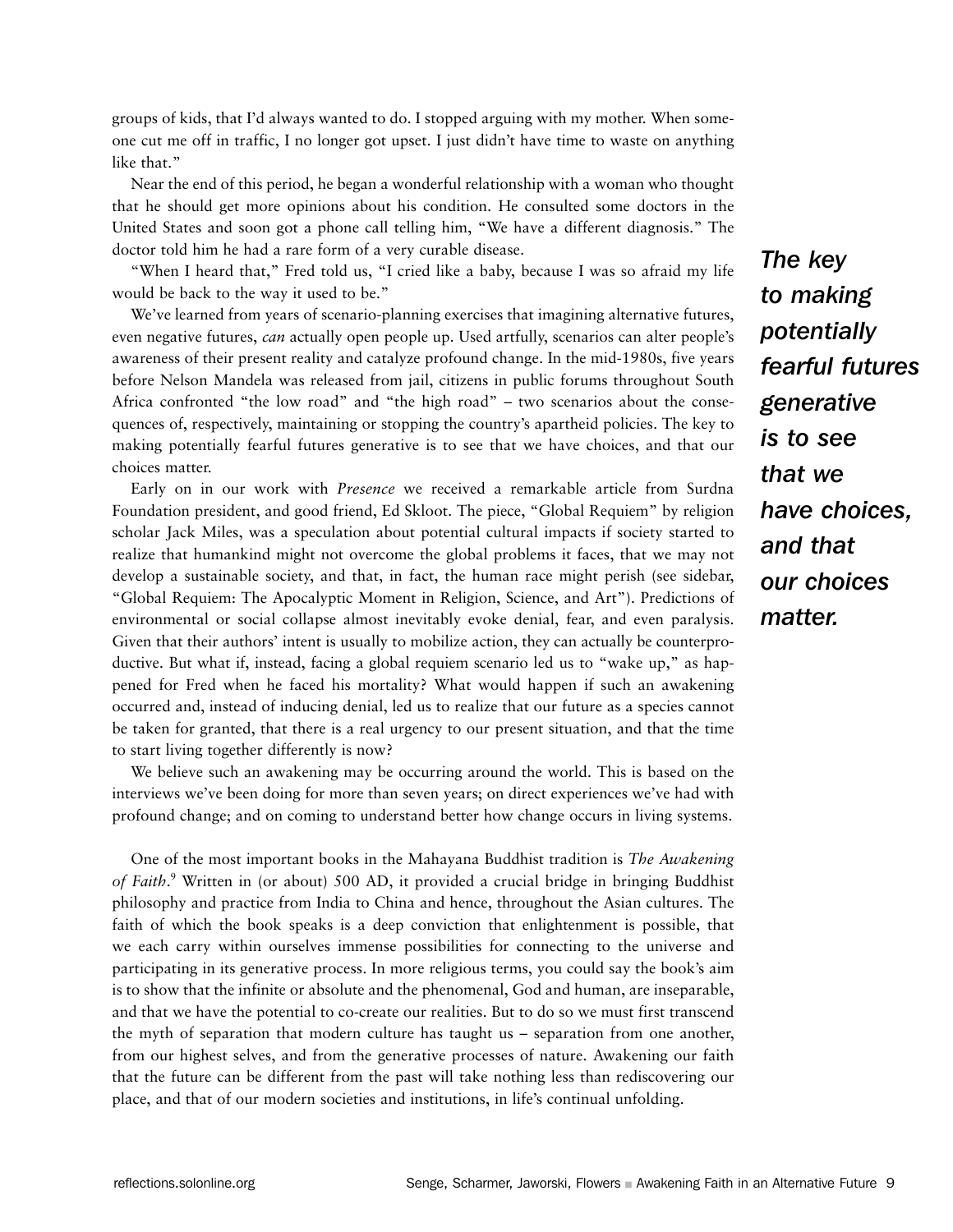# Global Requiem The Apocalyptic Moment in Religion, Science and Art

If the first generations that assimilated Charles Darwin's thought were concerned with the origin of species, our own is concerned in an unprecedented way with the extinction of species and, above all, with the threat of extinction that faces the human species. During the 1850s, while Darwin was concluding *The Origin of Species*, the rate of extinction is believed to have been one every five years. Today, the rate of extinction is estimated at one every nine minutes. This raises the question, Will the human species be extinguished in its turn? The statistical question, perhaps the statistical likelihood, is complicated, morally, by the probability that human extinction, if it comes about soon, will prove to have been species suicide.

"Human reproduction," veteran foreign correspondent Malcolm W. Browne wrote in his memoir *Muddy Boots and Red Socks,*10 "has some disturbing similarities to cancer…. [Humankind] will most likely destroy its planetary host before dying out itself." He cites the work of anthropologist Warren M. Hem, who compared satellite images showing the growth of Baltimore and the colonization of the Amazon basin side by side with pictures of cancer cells. As Hem put it: "The human species is a rapacious, predatory, omniecophagic [devouring its entire environment] species."

As voices like Browne's are increasingly heard, the cause that until now has been presented as the defense of the environment, as if the environment were an importunate relative whom long-suffering mankind was being asked to support, is beginning to be presented as the selfdefense of the human species itself. The environment is, after all, the human habitat, and time after time, extinction has followed on loss of habitat when the

species at risk was not able to adapt in time. Despite our large numbers, we are an endangered species.

As this paradigm shift takes place in the realms of politics and activist science, another change looms in the realm of the imagination and, perhaps also, in the practice of religion. If the earth is failing as a viable habitat for our species, then we can no longer imagine our individual deaths, as we have so long been accustomed to do, against a backdrop of continuing life. As we cease to do so, as we recontextualize our personal deaths in the emerging prospect of species death, can there – should there – be a religious wisdom that will accept species death as if it were personal death?

Such a prognosis, if it comes, surely will not come as it does in the disaster movies that are now so strangely popular; namely, with a warning that unless a given action is taken within ten days or ten hours, the world will end. No, it will come rather as an accumulation of ignored warnings from scientists and science journalists and an ensuing consensus that the opportunity to take the action that would have saved the species has come and gone. At that scientifically apocalyptic moment, should it be reached, and we can certainly imagine it being reached, actual extinction may still be far enough in the future that there will be time for a new kind of religion and a new kind of art to develop. These will be, no doubt, a religion and an art born of despair, but religion and art – far more than politics or commerce or science – are precisely those products of the human spirit to which we turn in times of despair. The last days of the human race may be, not to speak at all flippantly, our finest hour. *— Jack Miles*

### A B O U T THE AUTHOR

Jack Miles is senior advisor to the president of the J. Paul Getty Trust and author of *God: A Biography* (New York: Alfred P. Knopf, 1995). This excerpt was adapted and reprinted with permission from Jack Miles, "Global Requiem: The Apocalyptic Moment in Religion, Science, and Art," *Cross Currents*, Fall 2000, Vol. 50, Issue 3.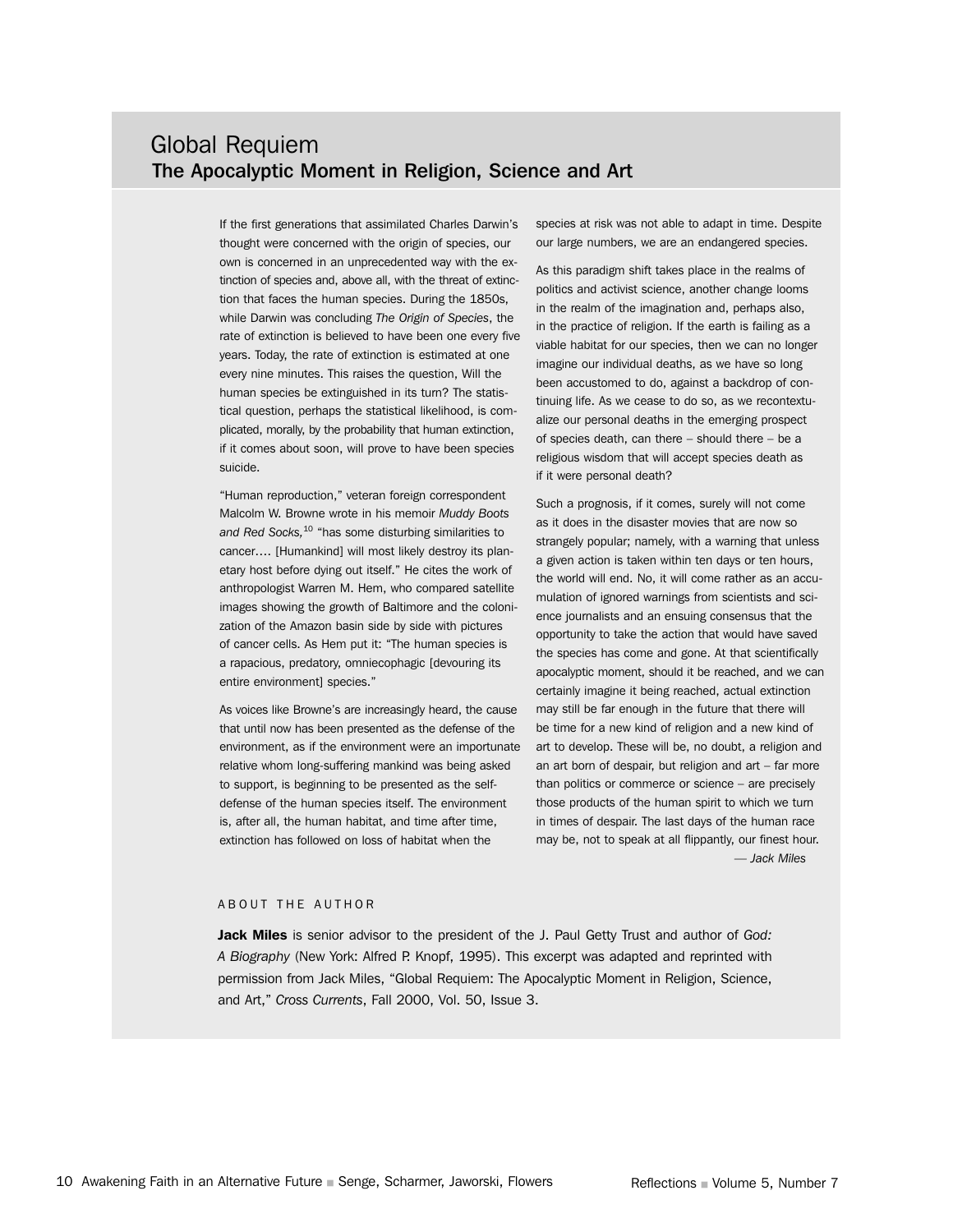### Endnotes

- 1 Peter Senge, C. Otto Scharmer, Joseph Jaworski, and Betty Sue Flowers, *Presence: Human Purpose and the Field of the Future* (Cambridge, MA: SoL, Society for Organizational Learning, 2004).
- 2 According to physicist and philosopher of science Henri Bortoft, *The Wholeness of Nature: Goethe's Way Towards a Science of Conscious Participation in Nature* (Hudson, NY: Lindisfarne Press, 1996.
- 3 Amy Edmondson, *A Fuller Explanation*, 56-59 (Birkhaeuser, Boston, 1987) and Buckminster Fuller, *Synergetics: the Geometry of Thinking* (NY: Macmillan, 1976).
- 4 See "Conversation with Rupert Sheldrake: Morphic Fields," interview by C. O. Scharmer (London, September 23, 1999), www.dialogonleadership.org.
- 5 See "Conversation with Henri Bortoft: Imagination Becomes an Organ of Perception," interview by C. O. Scharmer (London, July 14, 1999), www.dialogonleadership.org.
- 6 Ibid.
- 7 Arie de Geus, *The Living Company* (Cambridge, MA: Harvard Business School Press, 1997).
- 8 *The New York Times*, June 24, 1993, 1, 9.
- 9 *The Awakening of Faith*, attributed to Asvaghosa, translation and commentary by Yoshito S. Hakeda (New York: Columbia University Press, 1974).
- 10 See Malcolm W. Browne, *Muddy Boots and Red Socks: A Reporter's Life* (New York: Times Books, 1993).

### **ABOUT THE AUTHORS**

Peter M. Senge is a senior lecturer at the MIT Sloan School of Management, and the founding chair of SoL. A renowned pioneer in management innovation, Peter is the author of the widely acclaimed *The Fifth Discipline: The Art and Practice of the Learning Organization* (Doubleday/Currency 1990).

**C. Otto Scharmer** is a Lecturer at the Massachusetts Institute of Technology, a Visiting Professor at the Helsinki School of Economics, co-founder of SoL and the Global Leadership Initiative, and author of the forthcoming book *Theory U: Leading From the Emerging Future*.

**Joseph Jaworski** is the chairman of Generon Consulting and cofounder of the Global Leadership Initiative, founder of The American Leadership Forum, and author of the critically acclaimed *Synchronicity: The Inner Path of Leadership* (Berret Koehler, 1996).

**Betty Sue Flowers** was a professor of English at the University of Texas at Austin and an international business consultant prior to her current role as the director of the Johnson Presidential Library and Museum.

If you would like to contact the authors about this article or about their new book *Presence: Human Purpose and the Field of the Future*, please email them at presence@solonline.org.

To access reader resources or to order *Presence*, please visit www.presence.net. Order the book direct from the site to receive the complementary 40-page *Presence Workbook* free.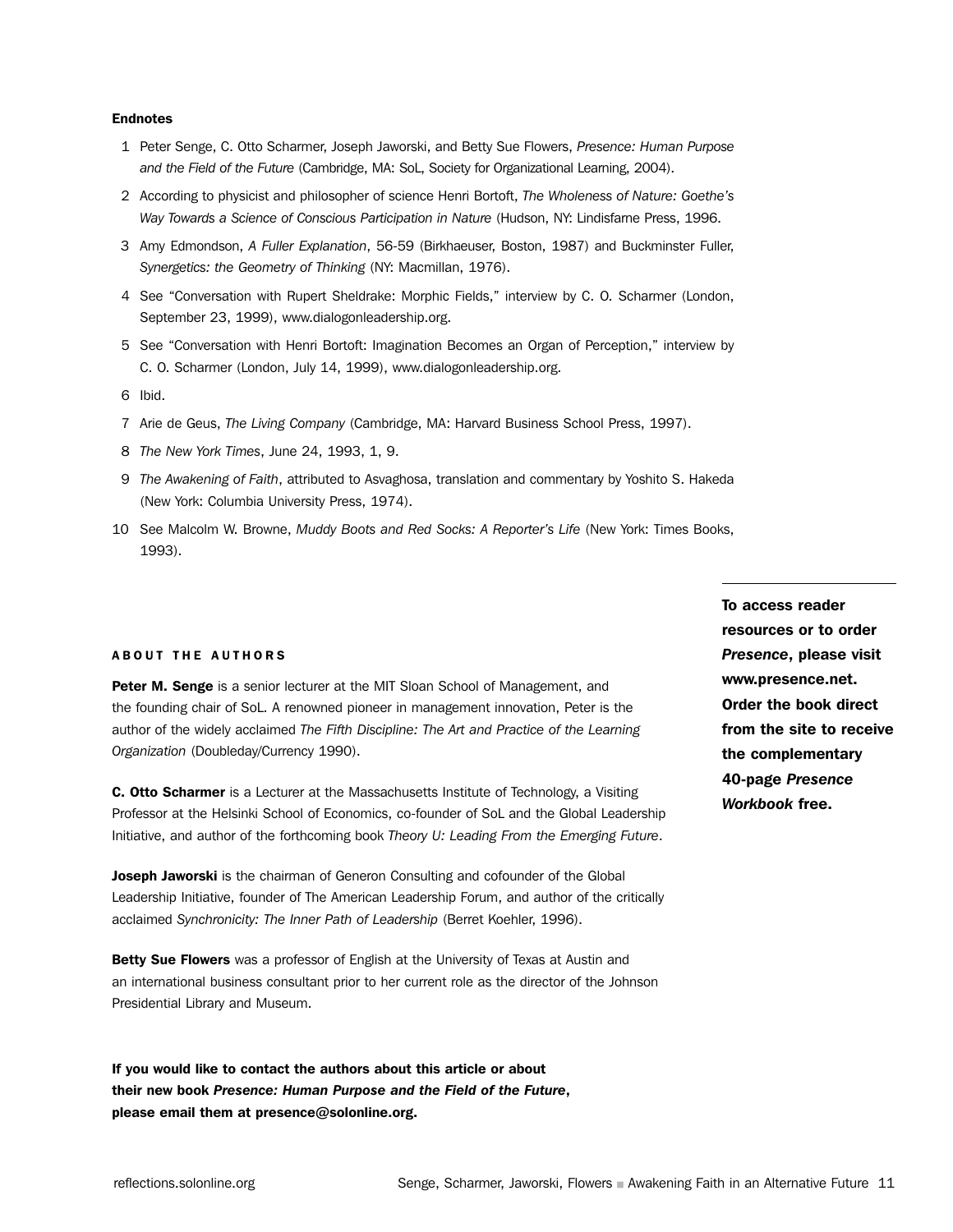# **Commentary**

*By Darcy Winslow*



Darcy Winslow

This article (and even more so the book, *Presence*) is remarkable in at least three ways. First, the authors' work has extraordinary emotional as well as intellectual impact; it continued to affect me long after my initial reading of it. Second, I found that the insights I gleaned from the work depended on what was happening around me. I suspect I will take away different messages each time I read it. Third, the authors somehow opened me to unexpected messages and opportunities in my own life. Perhaps because they speak so eloquently of the need to sense one's own connections to the world, my reading of *Presence* coincided with many seemingly chance encounters that in very real and specific ways reinforced my connections with others.

One of the book's themes, suggested in the article, is the idea of crystallizing intent – disciplining oneself to retreat and reflect, to listen to the moment. That is something I have done over and over again in my own work. It was essential a few years ago when I started thinking about how corporations could create a more sustainable future. I first had to crystallize my own goals, intentions, and actions – for the year, the next three years, and the rest of my career. That process helped me find new ways to connect with colleagues, customers, and the larger community. I then found that there are always people in organizations, often far from the top or entirely beyond the walls of the enterprise, who are actively engaged in the "right" work – practicing their values, building connections, and actively pursuing a shared vision.

To be sure, most of what happens in most companies is driven by the financial pressure to reward shareholders. But I see an increasing yearning among people and their organizations to be part of something greater than themselves. We tapped that yearning at Nike to develop new, environmentally friendly womenswear products. We wanted to inspire people to think differently about the products they buy or sell, and ultimately we wanted every product to advance our goals for environmental, social, and financial sustainability. However, I soon discovered how complex the process of developing sustainable products would be. We had to establish a new set of design principles, engage our supply chain, and build a network of technical experts (many of whom we found through SoL and other outside partners). It was an organic process of learning and building across whole systems – something that the authors capture vividly in their work.

From the authors' thinking, represented in both their article and book, I take with me two lessons in particular:

*• Changing demographics are a force for change.* I have found in my own work that women and youth are leading many of the best efforts to achieve sustainability. Whether due to an ability to connect, a sensitivity to social and natural imbalances, or a mindset that is less tied to the structures of the past, women and young people are natural carriers for the message of long-term, systemic change. However, to build bridges to these emerging constituencies we must all be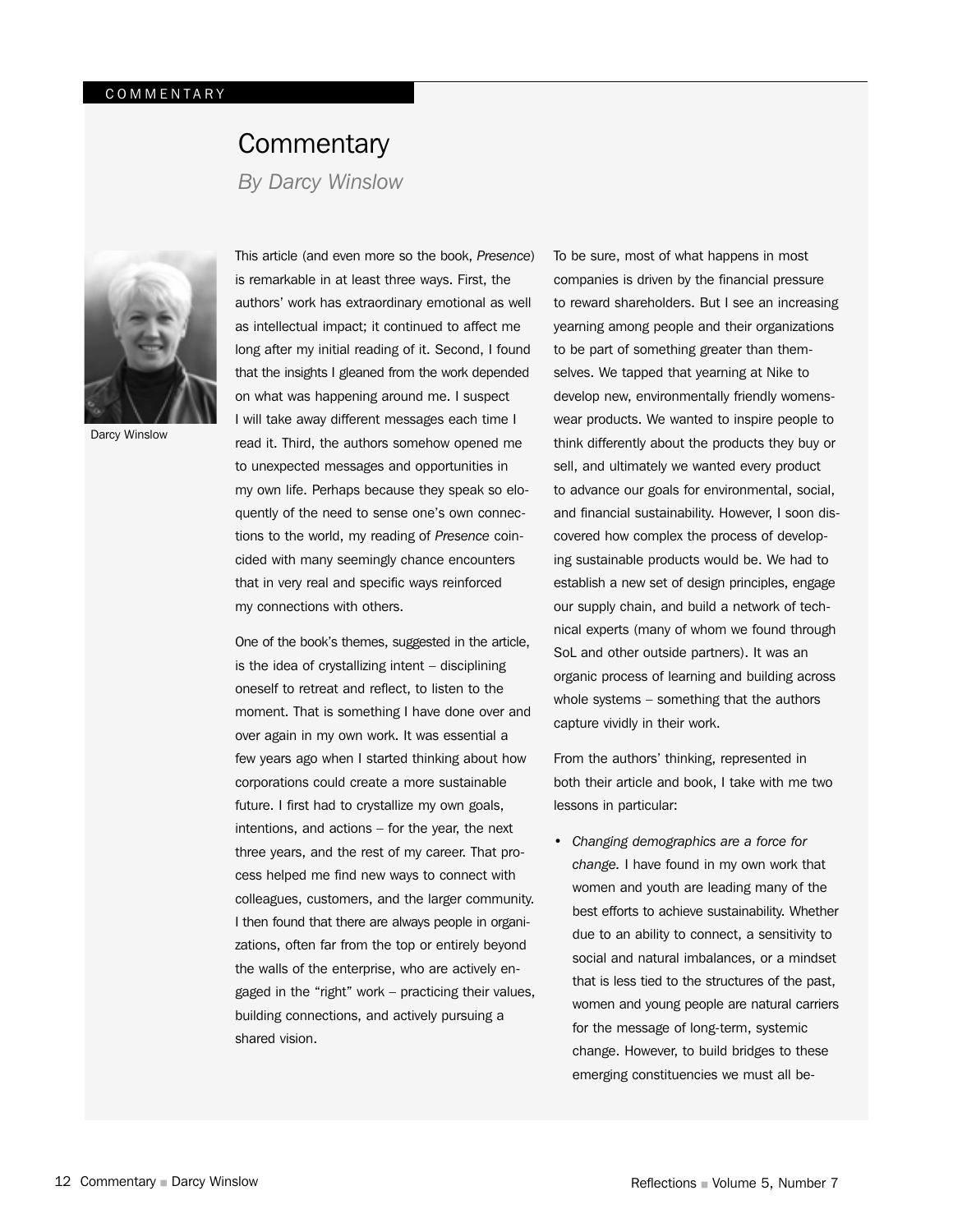come better listeners and open ourselves to ideas from remote and unexpected sources.

*• We need to measure what matters.* The "soft stuff" – values, aspirations, commitment – is the hardest to measure. But it is what forms a culture and enables change. By contrast, the metrics that drive most companies – revenue, growth, return on investment – are not very inspiring. I have found that embracing people's deeper purposes and principles can drive a lot of decision making in an organization. Within my own division, for example, we have four guiding principles. One of them is "Live and lead in favor of the future." We constantly ask ourselves how that is manifest in our operations, processes, and products. It is a much better way to manage: decisions that flow from a clear set of principles are almost always better and more widely honored than those based on purely financial metrics.

Peter, Otto, Joseph, and Betty Sue call us to reflect, individually and with one another, about what we share and where our future lies. *Presence* ends with a powerful line: "If we find our place, we will find our purpose." I think that is the real work for all of us.

### **ABOUT THE AUTHOR**

Darcy Winslow heads the Global Footwear, Women's Performance division for Nike, Inc. and is a member of SoL's Sustainability Consortium. *darcy.winslow@nike.com*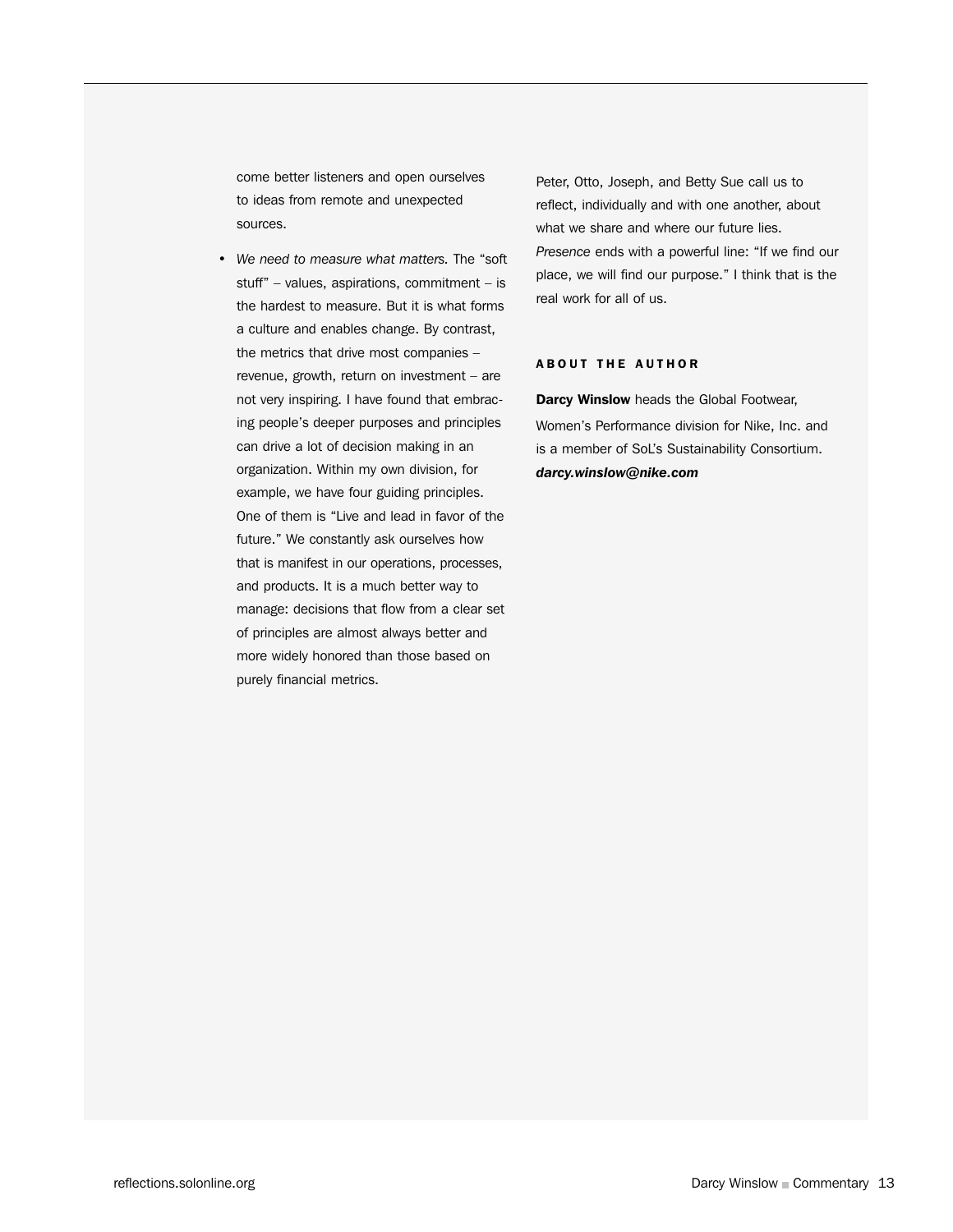# **Commentary** *By Elena Diez Pinto*

authors articulate a message that is fundamental to people everywhere: the connectedness of all things. Their discussion of parts and wholes resonates both intellectually and emotionally; it confirms what I have found in my conversations with people around the world, and in my own work.

In "Awakening Faith in an Alternative Future," the

Elena Diez Pinto

In my seven years of work supporting civic dialogue in Latin America, I have come to understand that social and personal transformations take place through a conscious process of connecting people with each other, and with themselves. In *Presence*, the book from which this article was drawn, the authors tell the story of Vision Guatemala, a team of government officials, human rights activists, businesspeople, and military officers that came together in 1997 in the wake of a brutal, 30-year civil war. That group, with which I was involved, sought to develop a shared understanding of the country's present and to create plausible scenarios for the future.

In our first dialogue, one of the participants described witnessing an exhumation of a mass grave (one of many hundreds) from a massacre in Rabinal, a Mayan village. The grave included the remains of a mother and her unborn child. When he finished talking, everyone in the room was silent and many of us wept. Later, many recalled that moment as a "large communion"; everyone understood that the tragedy of Rabinal was a manifestation of the whole of our society. We discovered that day that when we listened to one another, putting aside our usual fears and prejudice, we were able to connect deeply and see the world differently. Our connection with one another

allowed the people in the room to step back from the abyss and create an alternative future. We saw what the authors have called "an emerging future that depended on us."

Peter, Otto, Joseph, and Betty Sue remind us that there are powerful processes for translating our aspirations into reality. They suggest that by opening ourselves to the world and to the living systems that sustain us, we can create meaningful and lasting change. This may sound idealistic, but it is extremely practical. I have learned that when I have to make a decision or want to know what to do in the future, I need to listen to myself. If I listen with my heart and my body, not just my mind – if I am fully *present* and not distracted from what my senses and intuition tell me – I gain deeper understanding and arrive at better, more viable decisions.

This way of being in the world is a matter of survival – for individuals, organizations, and societies. Listening, thinking together, and trying to understand the whole comprise the essence of dialogue and the extraordinary opportunity that the authors have revealed. They make visible the connectedness among people, and call on us to get much better at seeing it.

### **ABOUT THE AUTHOR**

**Elena Diez Pinto** is the director of the United Nations Development Programme's Democratic Dialogue for Latin America and the Caribbean, and a member of Vision Guatemala.

*elena.diaz@undp.org*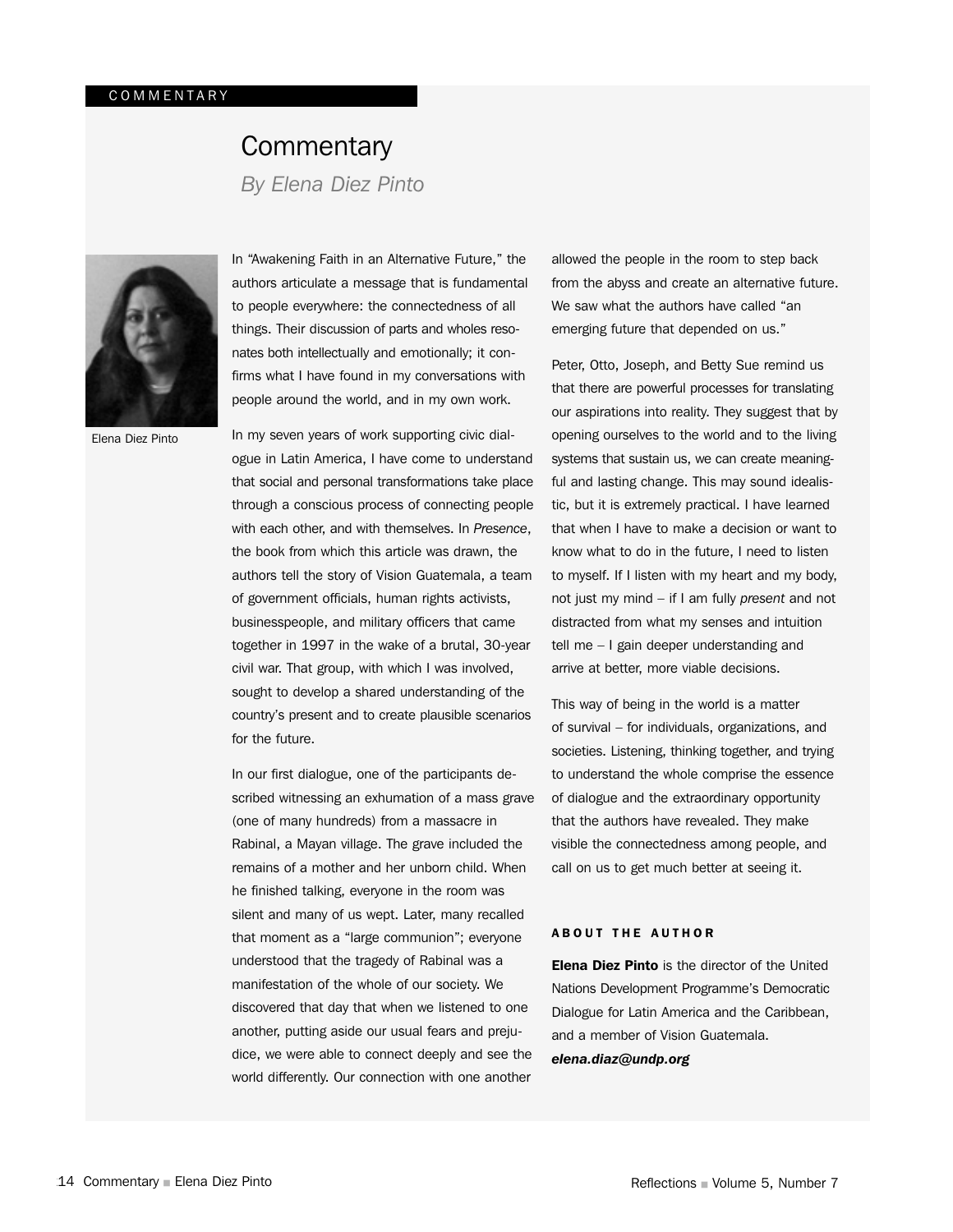# **Commentary**

*By Robert Fritz*



Among the many discoveries within this brilliant new work by Peter Senge, Otto Scharmer, Joseph Jaworski, and Betty Sue Flowers, one, perhaps not obvious at first, is nonetheless particularly radical. It is a shift of fundamental orientation.

If we are to move from relating to the world as fragmented parts to systemic wholes, we must change our basic way of thinking. Not just what we think, but *how* we think. The change is:

- from abstract and symbolic conception to acute and profound observation;
- from metaphorical thinking to original and direct inquiry;
- from the habit of *not* looking freshly to the discipline of finely tuned investigation; and
- from reliance on concepts to bring a sense of order to the world, to an open quest to see what's really there, even if it makes us feel uncomfortable, unsure, insecure, and mystified.

To make this shift, we must move from presuming to know before we look, to looking freshly without the limitation of a concept, metaphor, theory, or history of previous experiences. Another way to say this is: start with nothing, e.g., without an idea of what we might find.

This is the essence of deep listening. How can we hear if we are filling ourselves with the sound of our own concepts? How can we hear the music that is playing if we are singing our own song in our minds? Originality comes from deep listening, and deep listening comes from focusing on reality without an agenda, something that is difficult

when we are in the habit of comparative thinking.

Comparative thinking is most common in our society. It is a this-is-like-that act of categorization. We compare our "database" of previous experiences, theories, models, concepts, or worldviews with what we are observing. Therefore, we bias our perception and create what Otto Scharmer calls "blind spots." When we think we know, we don't ask vital questions, we settle for easy answers, and we live in a world of presumption rather than a world of dynamic inquiry.

Deep listening is a long tradition for those who forged new insights. Newton, much reproached these days as proposing a mechanical universe, was not a metaphorical thinker. He did not think in terms of mechanical, or any other, metaphors. Others, who were not as original, did.

Newton was a deep listener, a creative mind, a man who invented calculus in order to further his inquiry. Those who made his work into metaphor misunderstood the creative process that was central to his work. He looked without a theory. If he were living in this day and age, he would be using his deep listening to observe reality freshly, and, perhaps, come to different insights. He said, "Hypotheses have no place in science." In his book, *A History of Knowledge: Past, Present, and Future*, Charles Van Doren describes Newton's gift this way: "…a mind entirely free of traditional prejudices and capable of seeing the universe [in] a new way." Robert Fritz<br>
one plints, but loov we think. The change is calculated and constraint and change with the state of persons and the form of constraint and the matter of the matter of the matter of the matter of the matter o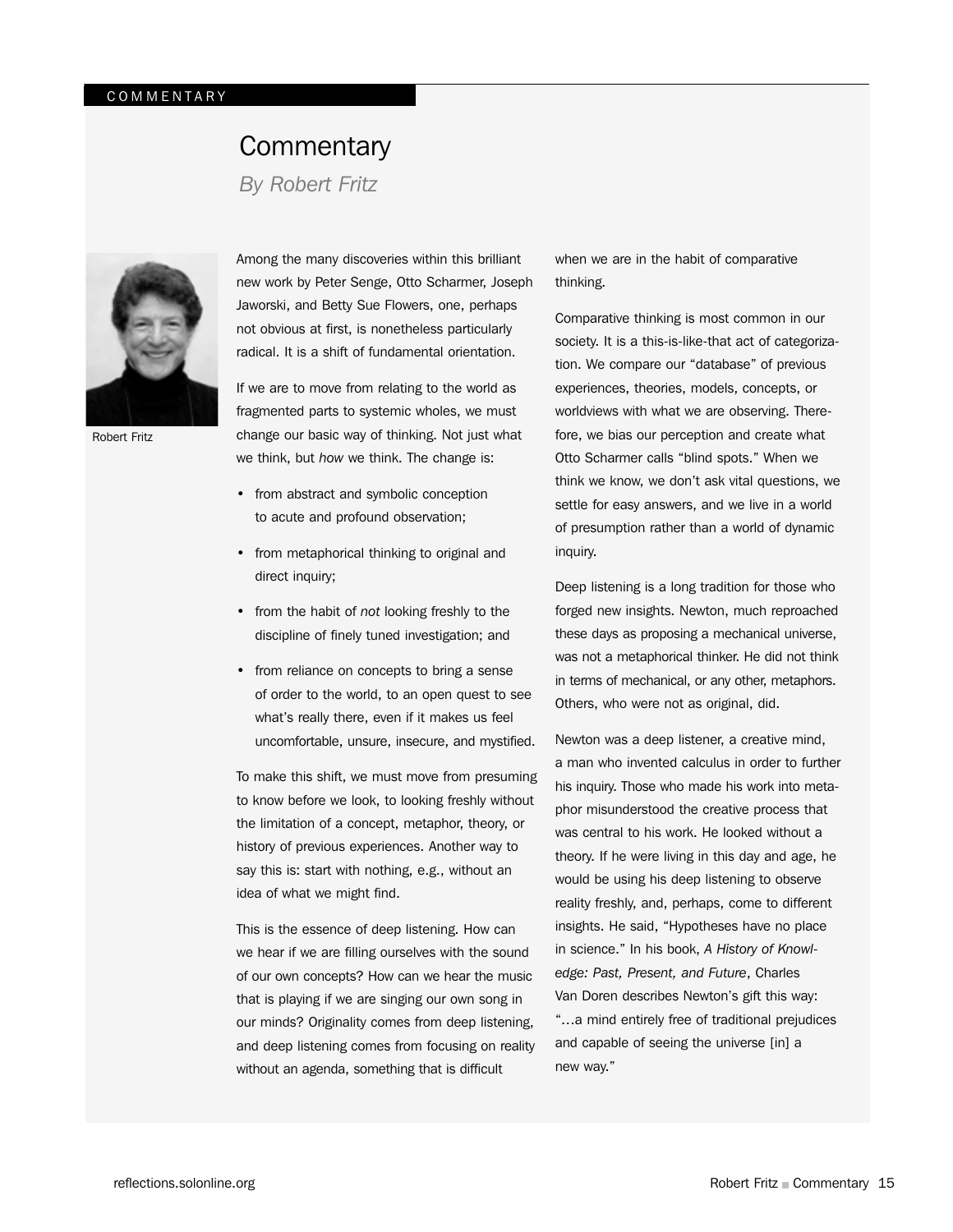Descartes said, "To understand some phenomenon or set of phenomena, first rid your mind of all preconceptions."

Deep listening can lead us to a deeper and often new understanding of reality. Composer Karlheinz Stockhausen has written, "We need to close our eyes for a while and listen. There is always something unheard of in the air."

In the arts, students must learn to see what is before their eyes without a concept in mind. Painter and teacher Arthur Stern said, "…the basic problem that every painter must face [is that] the mind stands in the way of the eye. That's why most beginning painters don't paint what the eye sees, but what the mind lets the eye see. They paint what they expect to see."

If the universe is, indeed, a living system, and if we look deeply enough, we will see it for what it is – parts in relationship to each other and to the entire whole – a dynamic, with an organic nature, that is always shifting, evolving, and emerging.

It is from deep listening, rather than from an imposition of theory or concept or metaphor, that our understanding becomes immediate, direct, and authentic. Living systems, as the authors point out, are capable of change and selfcreation. Understanding this principle as the

reality it is, rather than simply a concept to adopt, gives us a chance to have an active role in the emerging creation of our world.

Without such a revolution, we are trapped by our outmoded, and now dangerous, styles of thinking and acting. At this moment in history, technology, the politics of identity and worldview, environmental conflicts, and the harsh consequences of not understanding the actual interrelatedness of our paths, cannot be addressed with the limitations of our traditional, fragmented thought processes. This is why the ideas explored by the authors can lead to new possibilities of hope, and can move us away from a precipice and toward a vastly wiser civilization.

### **ABOUT THE AUTHOR**

Robert Fritz, composer, filmmaker, and organizational consultant, is founder of Technologies for Creating,® and author of *Your Life as Art* and the international bestseller, *The Path of Least Resistance*. *robert\_fritz@robertfritz.com*